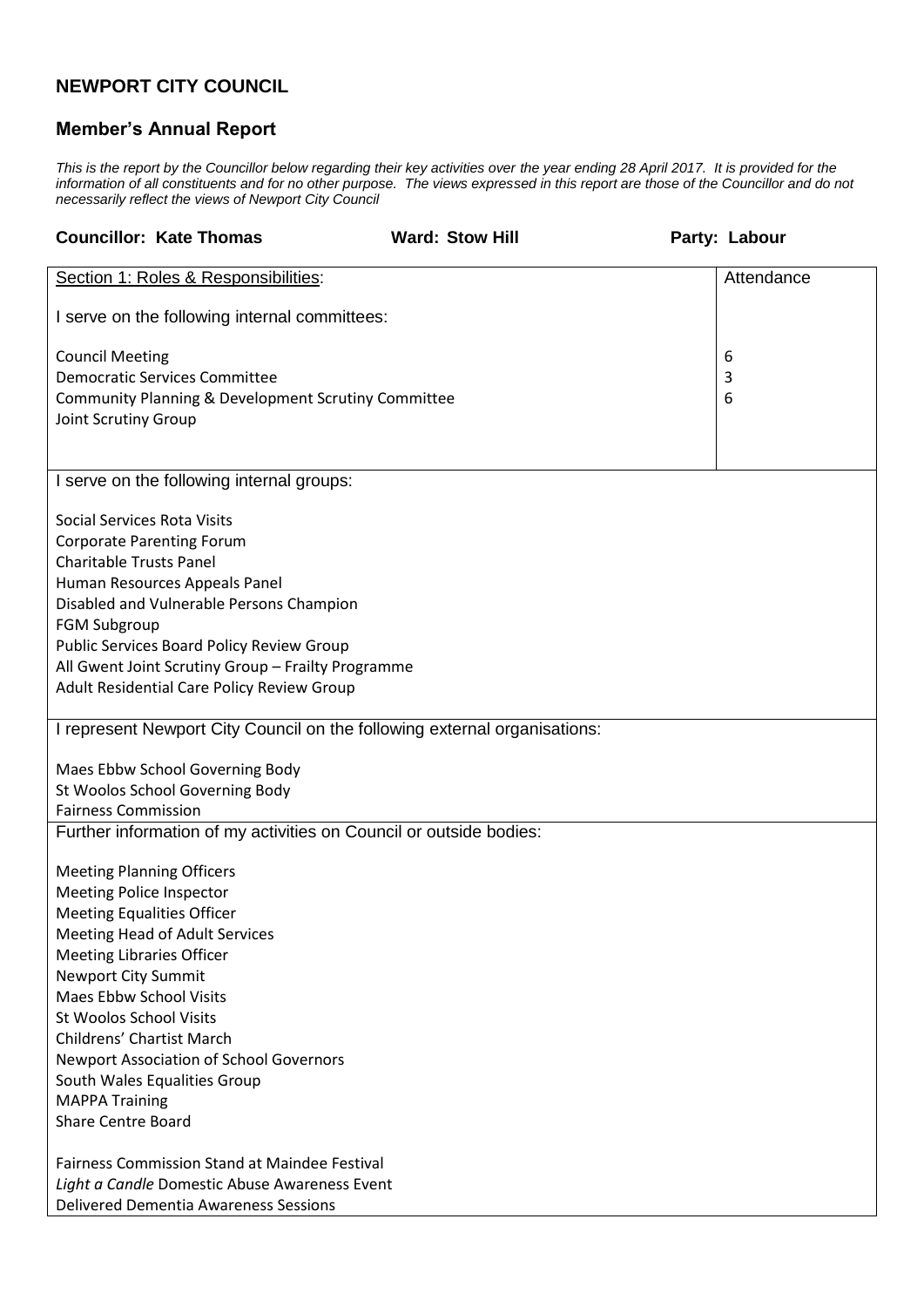Safeguarding Training Equality & Diversity Training Vigil for Jo Cox Gwent Music Concert Holocaust Commemoration Event Hiroshima Commemoration *Round Britain* Official Launch Event Newport Port Open Day Carer's Information Event Older People's Information Day Community Health Council Ministerial Appointment Activities Production of Ward Information Newsletter Community Representatives Meeting with PCC *Bus Swap With Me* Information Session Waste Savers Open Day *Amazing Grace* Project Launch Newport Age Friendly Event International Day of Zero Tolerance for FGM